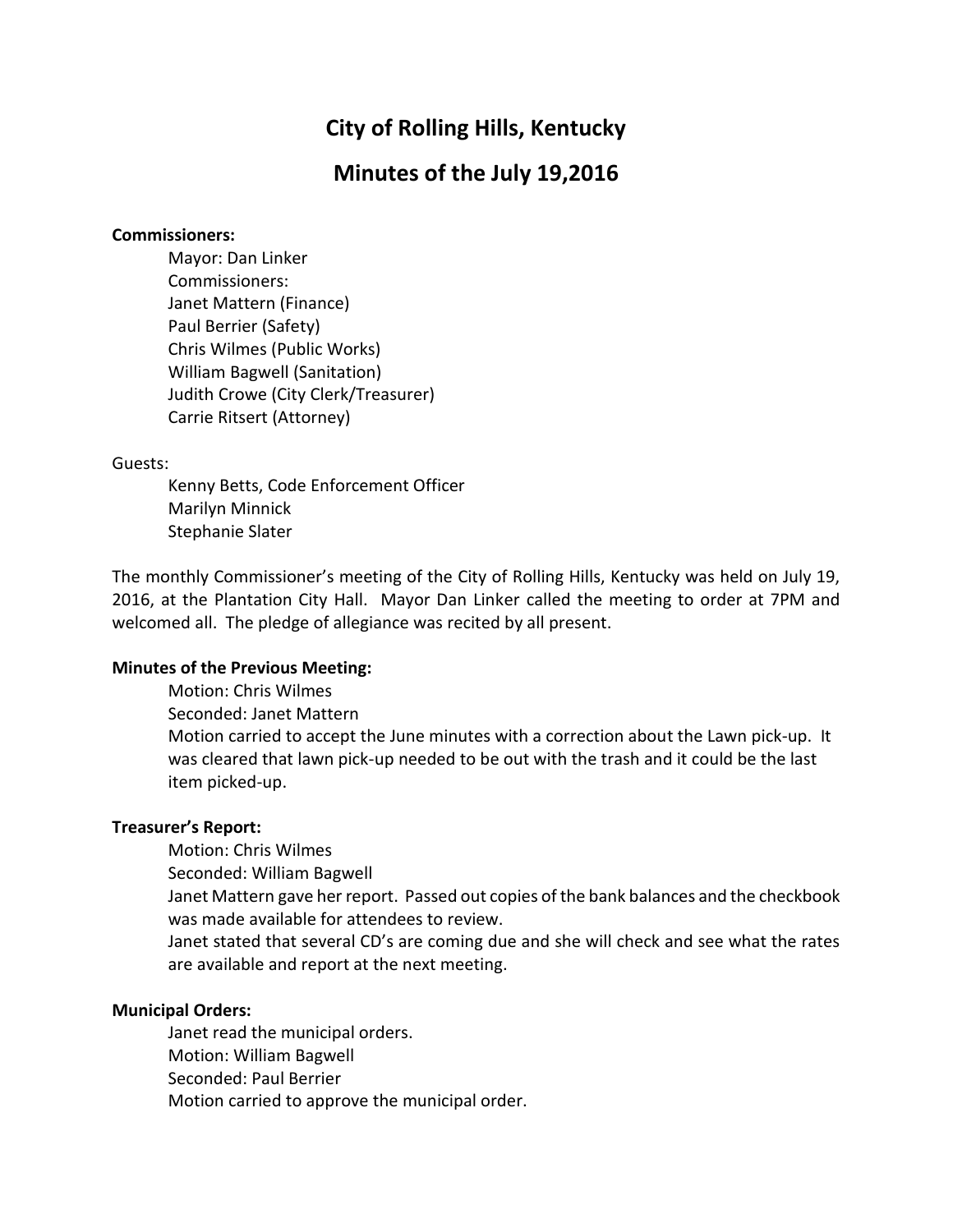### **Public Forum:**

Marilyn Minnick asked if there was anything she had to do with the City because she is having her driveway replaced. She is having the old one taken out and they told her it could take a week or so to finish it. She was told that since she is replacing an existing drive nothing had to be done.

Stephanie Slater was at the meeting to discuss the current break-ins. She discussed the criminal activity in the neighborhood and asked about the police patrol. Her concern is how to control this problem and make our neighborhood better.

The question of soliciting came up as there were two different groups in the neighborhood. One selling doorbell cameras, that go through your cell phone. They had soliciting permits from the City of Louisville, but they did not have permits from our city. They would have to be approved before hand and pay to get a permit to sell. It would then have to be approved at a city meeting.

### **Mayor's Report:**

Dan Linker stated he didn't have anything to discuss other what was in the general meeting topics.

#### **City Attorney:**

Carrie Ritsert gave her report, see attached. She asked about the Ordinance delivery to Shellie, and Judy stated that she still had it and would deliver it on Thursday to her. She has released 3 of the liens, since they have paid their taxes.

Carrie asked about the problems at 9119 Kenlock with the car, grass, parking in the grass, if the city had sent a letter to the resident about the problems. It was discussed that Kenny was giving citations, and a letter had not been sent to the resident. The car got moved and grass cut. Carrie asked about the HB 431, Letter of certification that is due 8/1/2016, if she needed to follow up for this year. Judy stated that she talked with the lady in Frankfort and she told her to send a letter on city letterhead with the new contract from who will do the patrol, the amount of last years budgeted amount and this years budgeted amount. Judy stated that she will compile this letter and mail it to Frankfort.

Carrie made a first reading of Ordinance #11, which was moved by Chris Wilmes and seconded by Janet Mattern. The second reading will be at the next meeting.

## **Sanitation:**

William Bagwell gave his report. He has had several calls about the apartment on Langdon that someone was throwing their trash on the ground by the garbage cans. He stated that he will try to find out who owns the building and contact them. He will go by and give Kenny the building address and he will issue them a citation. It recently sold, so he is not sure who bought it. As stated from last month's minutes, that if you have yard waste, it needs to be out the same time as your garbage. They will pick up lawn trash but it is usually the last thing that they get.

### **Safety:**